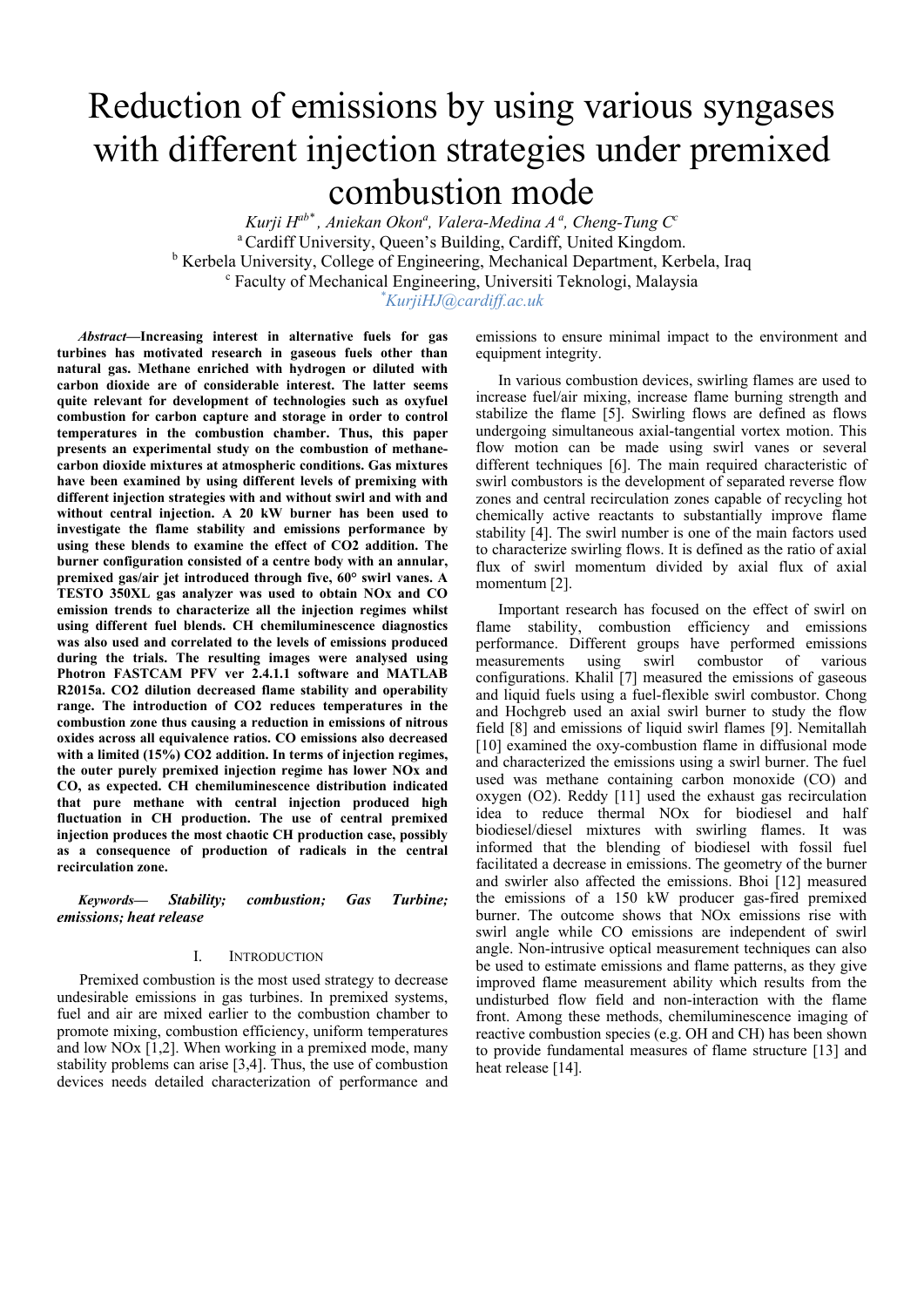In terms of alternative fuels, the main goal of introducing CO2 into the gas turbine combustor is the reduction of NOx emissions. This is completed by cooling the flame, thus the Zeldovich mechanism can be reduced [15]. Previous experimental and numerical studies have studied the impact of diluting Syngas fuels with many additives, including carbon dioxide, nitrogen and steam [16,17]. In the larger part, these studies concentrate on fundamental characteristics of the combustion process. However, the work by Lee et al. [16] essentially examined the influence of diluting the premix fuel on the emission of NOx and CO from a model gas turbine. They showed that reducing NOx per unit power is logarithmically associated to the heat capacity of the total diluent added. Since carbon dioxide has a maximum heat capacity than steam or nitrogen, a smaller mass flow rate is necessary for a comparable reduction in NOx. Furthermore, the use of CO2 from carbon capture and storage facilities could decrease costs as well as capture equipment further downstream the combustion zone [16]. Meanwhile, the CO2 injected through the premixed blend will reduce the reaction rate, thus reducing the temperature. The high temperature of the CO2 in the CRZ will ensure a faster chemical reaction of the diluted reactants, thus allowing a stable regime with low NOx and CO. Synthesis gas, also known as syngas, created from gasification processes is regarded as one of the promising alternative energies due to its clean fuel characteristics. Synthesis can be produced via gasification of several feedstock, including coal, biomass and solid waste. The use of syngas as fuel source can reduce CO2, NOx and other pollutants [17]. One sample of syngas use is in Integrated Gasification Combined Cycle (IGCC) power plants where syngas fuel is combusted in gas turbines to produce power and electricity [18, 19]. Regardless of the proven feasibility of syngas, the challenge that syngases face is the variation in their composition due to different feedstock and production procedures. Moreover, the shortage of understanding of the combustion characteristics of syngases poses difficulty in the design of syngas-specific systems and combustors [20], thus making flexible designs a challenge that requires further research.

Therefore, the present work presents an experimental study on the combustion of methane-carbon dioxide mixtures at atmospheric conditions by using a 20 kW generic burner. Gas mixtures have been examined by using different levels of premixing with different injection strategies with and without swirl and with and without central injection. A TESTO 350XL gas analyser was used to obtain NOx and CO emissions to characterize all the injection regimes whilst using different fuel blends. Moreover, CH chemiluminescence diagnostics was examined and correlated to the levels of emissions produced during the trials.

#### II. EXPERIMENTAL SETUP

#### *A. Swirl burner and flow delivery system*

An axial swirl burner was utilised to establish continuous swirling flames. The schematic of the swirl flame burner and the flow delivery system is shown in Figure.1. while the placement position of the swirler at the burner outlet is shown

in Figure . 2. The swirl burner used in this experiment consists of an axial swirler and a circular stainless steel tube placed as shown in Figure.1. It consists of five straight swirl vanes with a thickness of 1.5 mm. The swirler vanes are fixed at the angle of 60° from the axial centerline axis. The outer diameter of the swirler is 50 mm, while the swirler hub diameter is 10 mm, table 1 and Figure 3. The geometrical swirl number, S, is based on the following equation [21],

$$
S_N = \frac{2}{3} \left[ \frac{1 - \left( \frac{D_h}{D_s} \right)^3}{1 - \left( \frac{D_h}{D_s} \right)^2} \right] \tan \theta \tag{1}
$$



Fig. 1. Generic swirl burner with Accessories. A - Swirl Burner; B – Rotameters; C – High Speed Camera; D – Emergency button; E – Pilot Burners; F – Air Regulater.



Fig. 2. Example of a Schematic burner and swirler.

Where  $D_h$  and  $D_s$  represent the swirler hub diameter and the swirler diameter respectively, and  $\theta$  is the vane angle orientation from the centerline axis. The Swirl number was calculated at 1.2. This strong swirl enables the formation of a recirculation zone that recirculates hot products and assists in flame stabilisation [22]. Two modes of injection were used, one through the centre via a central injector, and one through the outer, main premixed zone, Figure.2. For flow delivery, methane and carbon dioxide gases were supplied and regulated via Platon and NGX mass flow meters with an accuracy of  $\pm$  1.25%, whilst air was supplied and regulated via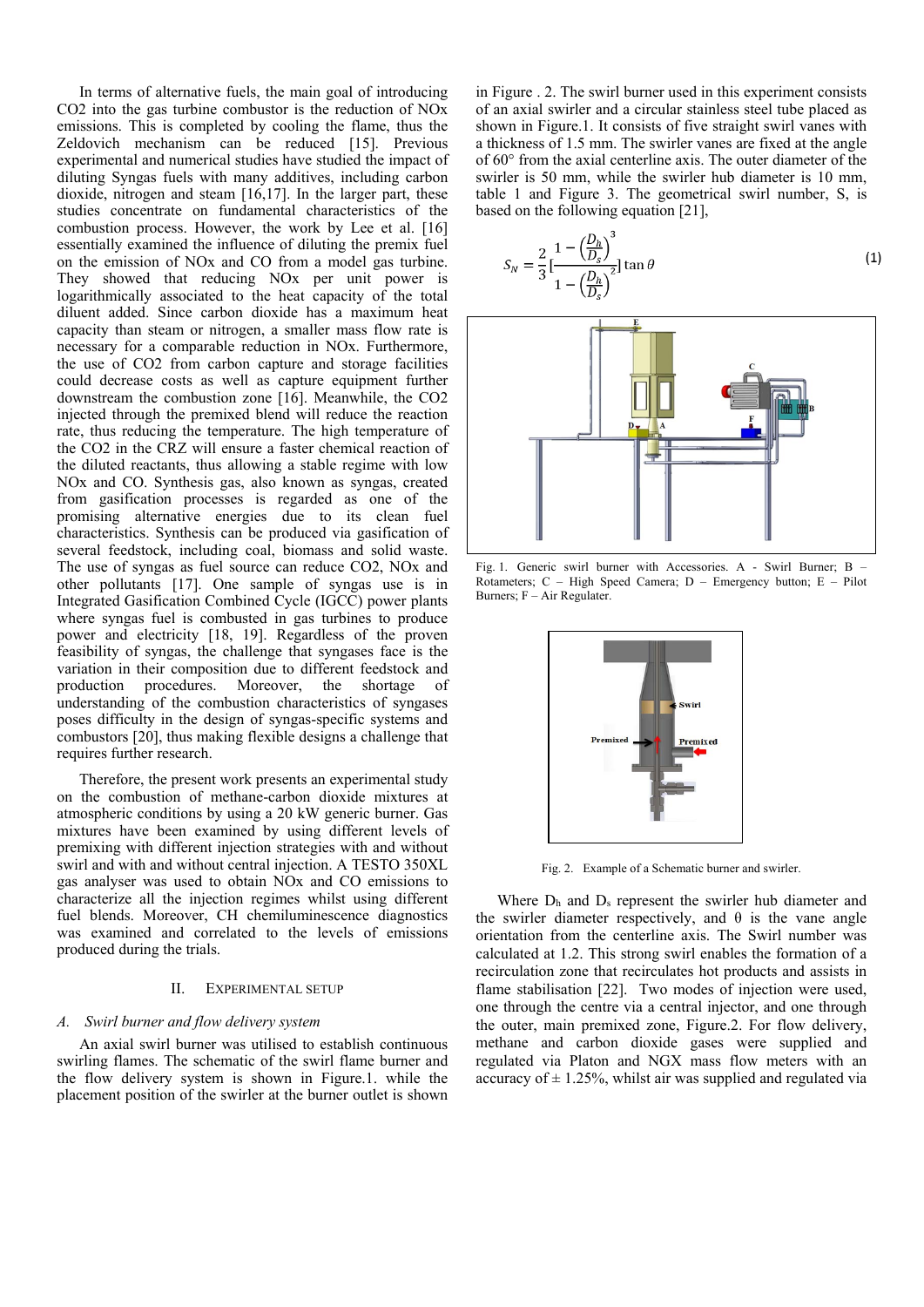Platon and NGX mass flow meters with an accuracy of  $\pm 5\%$ and  $\pm 1.25\%$ , respectively.



Fig. 3. : Axial swirler .

TABLE I. GEOMETRY OF AXIAL SWIRL FLAME BURNER AND RELEVANT BURNER DIMENSIONS [MM].

| Air swirler                         |                      |  |  |  |
|-------------------------------------|----------------------|--|--|--|
| Material                            | Stainless steel      |  |  |  |
| Type                                | Axial, straight vane |  |  |  |
| Swirl number, SN                    | 1.2                  |  |  |  |
| Swirl angle, $\theta$ ( $\degree$ ) | 60                   |  |  |  |
| Number of blades                    | 5                    |  |  |  |
| Blade thickness, t (mm)             | 1.5                  |  |  |  |
| <b>Burner</b> wall                  |                      |  |  |  |
| Material                            | Stainless steel      |  |  |  |
| Width (mm)                          | 118                  |  |  |  |
| Height (mm)                         | 410                  |  |  |  |
| <b>Burner</b> geometry              |                      |  |  |  |
| Burner outer diameter, Ds (mm)      | 50                   |  |  |  |
| Burner central diameter, Dh (mm)    | 10                   |  |  |  |
| Burner inner central diameter, d    | 6                    |  |  |  |
| (mm)                                |                      |  |  |  |

Gases and air for both central and outer parts were premixed in separate tubes to ensure adequate mixing before entering the burner. A pilot ignitor was used to ignite the flame as shown in Figure .1. The combustion chamber is of rectangular form and has four quartz windows, giving full optical access to the combustion zone. The width and the height of the combustion chamber is 118 mm and 410 mm respectively. Details of the burner geometry are shown in Table 1.

# *B. Operating conditions*

CH4 was blended with CO2 as diluent impacts were investigated. Table 2 shows all tested blends. The effect of CO2 as diluent on the emissions was investigated by incrementally adding CO2 from 0% to 15% and 30%. The blends for all cases were supplied by cylinders that contained CO2 already mixed with CH4 at the required percentages, table 2. Various injection strategies were followed to observe how the increment of central and/or outer injection affected the flame and reduce/increase NOx and CO emissions, Table 3. A TESTO 350XL gas analyser was used to acquire NOx and CO emissions to characterize all the injection regimes while using different fuel mixtures. CH chemiluminescence diagnostics was examined and correlated to the stability of each case. It was not possible to work under lean conditions using B2 and B3 as blow off would occur. Thus, rich conditions were imposed for these blends.

| TABLE II. | BLEND MIXTURES COMPOSITION (VOL. %) |  |  |
|-----------|-------------------------------------|--|--|
|-----------|-------------------------------------|--|--|

| CH <sub>4</sub> | CO <sub>2</sub> |
|-----------------|-----------------|
| 100             | O               |
| 85              | 15              |
| 70              | 30              |
|                 |                 |

TABLE III. INJECTION STRATEGIES

| strategies | <b>Outer injection</b> | Central injection    |
|------------|------------------------|----------------------|
|            | <b>YES</b> Premixed    | <b>YES Premixed</b>  |
|            | <b>YES Premixed</b>    | NΟ                   |
|            | <b>YES Premixed</b>    | <b>YES Diffusion</b> |

# *C. Emissions measurements*

Measurements of post combustion emissions were performed using a TESTO 350-XL gas analyzer at approximately 500 mm downstream of the burner outlet. The sampling probe was placed 10 mm inside from the exit plane. The measured emissions include NOx and CO with the measurement range of 0-1000 ppm and 0-10,000 ppm, respectively. The emissions readings from the gas analyser are reported in wet basis with the uncertainty of  $\pm$  5% ppm for NOx,  $\pm$  5% ppm for CO. Measurements were taken 1 minute after the readings have become stabilized.

# *D. Calculation method*

Stoichiometric combustion reactions for gas mixtures of methane and methane - carbon dioxide can be written as follows,

$$
CH4 + 2 \cdot (02 + 3.76 \cdot N2) = CO2
$$
  
+2 \cdot H2O + 2 \cdot 3.76 \cdot N2  

$$
CH4 + k \cdot CO2 + 2 \cdot (O2 + 3.76 \cdot N2) =
$$

$$
(k + 1) \cdot CO2 + 2 \cdot H2O + 2 \cdot 3.76 \cdot N2
$$

Where k is the molar fraction ratios of added gas in methane, k = $X_{CO2}/X_{CH4}$ Stoichiometric air fuel ratios (AFR) of methane- carbon dioxide and methane are calculated as,

 $(3)$ 

$$
AFR_{st}^{CH_4} = \frac{2 \cdot (M_{O_2} + 3.76 \cdot M_{N_2})}{M_{CH_4}}
$$
\n(4)

$$
AFR_{st}^{CH_4-CO_2} = \frac{2 \cdot (M_{O_2} + 3.76 \cdot M_{N_2})}{M_{CH_4} + k \cdot M_{CO_2}}
$$
 (5)

 The mass flow rate of the gas mixture and air was measured and the equivalence ratio calculated from the formula,

$$
ER = \frac{AFR_{st}}{\dot{m}_{air}/\dot{m}_{fuel}}
$$
 (6)

# *E. CHEMILUMINESCENCE*

CH Chemiluminescence fluctuation rates associated to flame heat release were measured for all different injection regimes, equivalence ratios, blends and Swirl conditions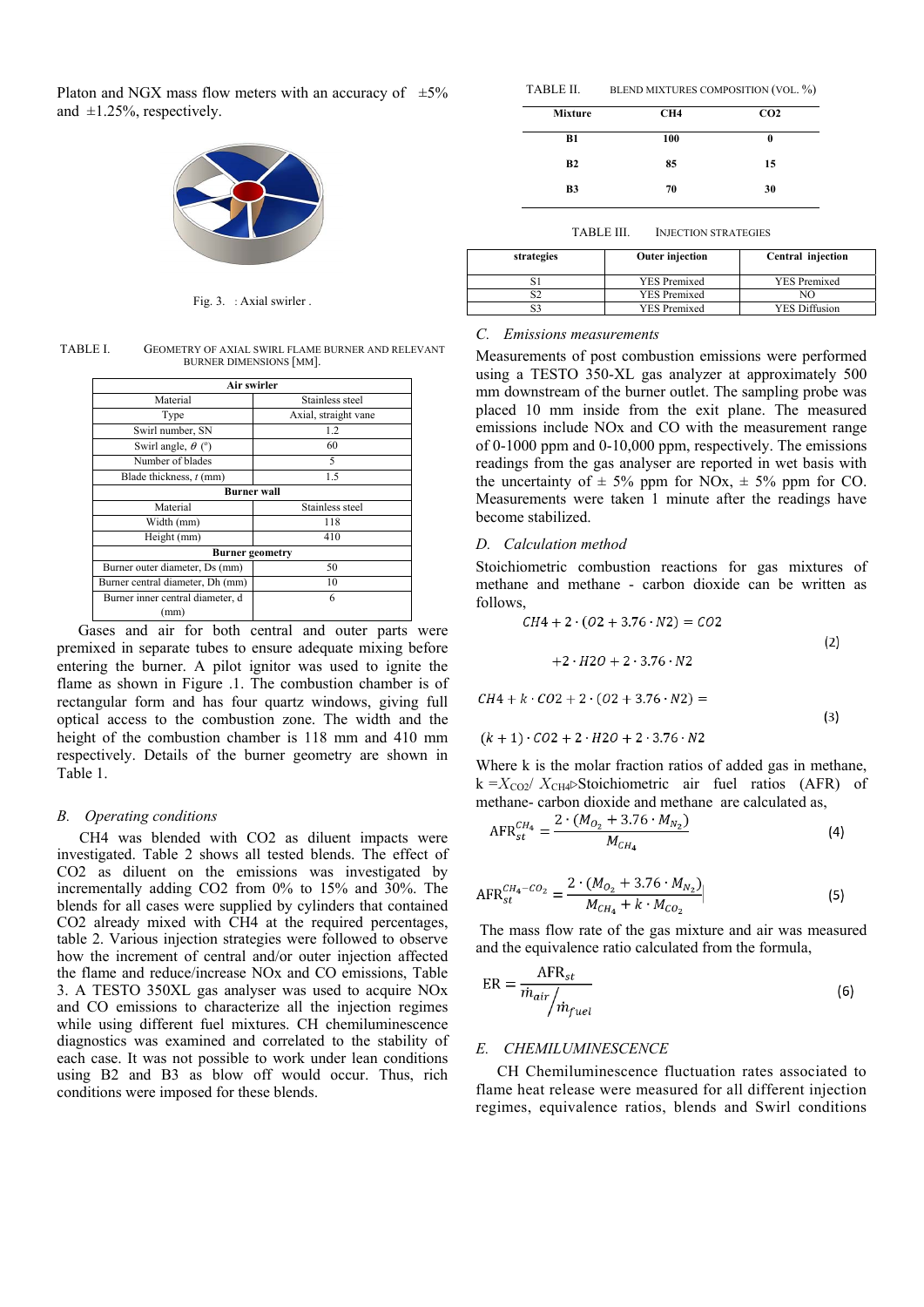using a Photron High Speed Camera and a Hamamatsu Intensifier coupled with a UV lens and a 420±10nm, 85 transmissivity optical filter. Repetition rates were set at 60 Hz to provide an overview of CH fluctuations for each case. The resulting images were analysed using a Photron FASTCAM PFV ver 2.4.1.1 software and MATLAB R2015a.

#### III. RESULTS AND DISCUSSION

## *A. NOx emissions*

Figure 4 gives the variation in the level of NOx emissions as a function of equivalence ratio with different injection regimes with and without swirl for all different blends. Overall, all equivalence ratio tested showed a decreasing trend as the CO2 diluent ratio increases from 0 to 30%. The lower NOx can be attributed to the thermal effects of CO2 dilution. The thermal effect decreases the flame temperature and thus the thermal NO [16]. CO2 diluent reduces the adiabatic temperature due to its higher specific heat, which would result in a significant decrease in overall burning rate via absorption of heat from the combustion process [23]. Lowering the flame temperature caused less NOx to be emitted, concurring with the thermal NOx formation mechanism [16]. Addition of diluent to the air stream also caused a corresponding decrease in oxygen mole fraction. Consequently, the flame temperature and the mole fractions of H, O, and OH radicals were reduced. For the chemical effect, addition of diluents decreased N and HCN mole fractions and subsequently reduced the prompt NO [24]. In terms of injection strategies an outer injection regime with swirling vanes and no central injection (S2) has produced the cleanest profiles, as expected. For the other cases (S1, S3) the fuel is introduced through the central injector; and as such it has only an axial velocity component that would lead to a decrease in the swirl number**.** For all mixtures, the trend is similar with low equivalence ratios showing the lowest NO<sub>x</sub>. Surprisingly, B3 with and without swirl basically produced the same NOx results. As previously stated, this is a consequence of the increase in CO2 diluent, thus reduction of thermal NOx formation. Further analyses will be carried out regarding CO for this blend. For pure methane, (B1), emissions are comparatively higher across all ranges of equivalence ratios, as expected [26].

## *B. CO emissions*

 In addition, CO emissions are influenced by the injection mechanism, equivalence ratios and fuel blends at different operating conditions. Figure 5 presents the log form of CO emissions as a function of equivalence ratios for all mixtures using different injection regimes and with two swirling cases. Overall, all tested equivalence ratios showed a decreasing trend as the CO2 diluent ratio increases. However, the best trends was obtained using B2 (85% CH4-15 % CO2) which produced the lowest concentration of CO. The high production of CO with B1 is due to the incomplete combustion of pockets of fuels. This could also be attributed to the short residence time when the system runs without swirl, so the CO formed in

the combustion zone has less time to completely convert to CO2.



 $\overline{\times}$ 

 $\overline{1}$ 

 $0.5$ 

 $B3$ 

 $2.5$ 

 $\times$  B1 Swirl **X B2 Swirl AB3** Swirl



 $1.5$ 

**Equivalence Ratio** 

FIG 4. NOx exhaust gas concentration (dry) as a function of equivalence ratio for B1, B2 and B3 for different injection regimes with Swirl and without Swirl.

Furthermore, the low flame temperature under rich conditions prohibits the conversion of CO into stable species of CO2 [27]. Thus, an increase in equivalence ratio resulted in an augmentation of CO formation by increasing the quantity of gas. Swirling flows with their coherent structures enhance good mixing that results in the reduction of NOx and CO as shown in Figures 4 and 5. Interestingly, B2 with swirl showed the lowest CO profiles. Moreover, similar to NOx formation, B3 produces similar CO results with and without swirl. A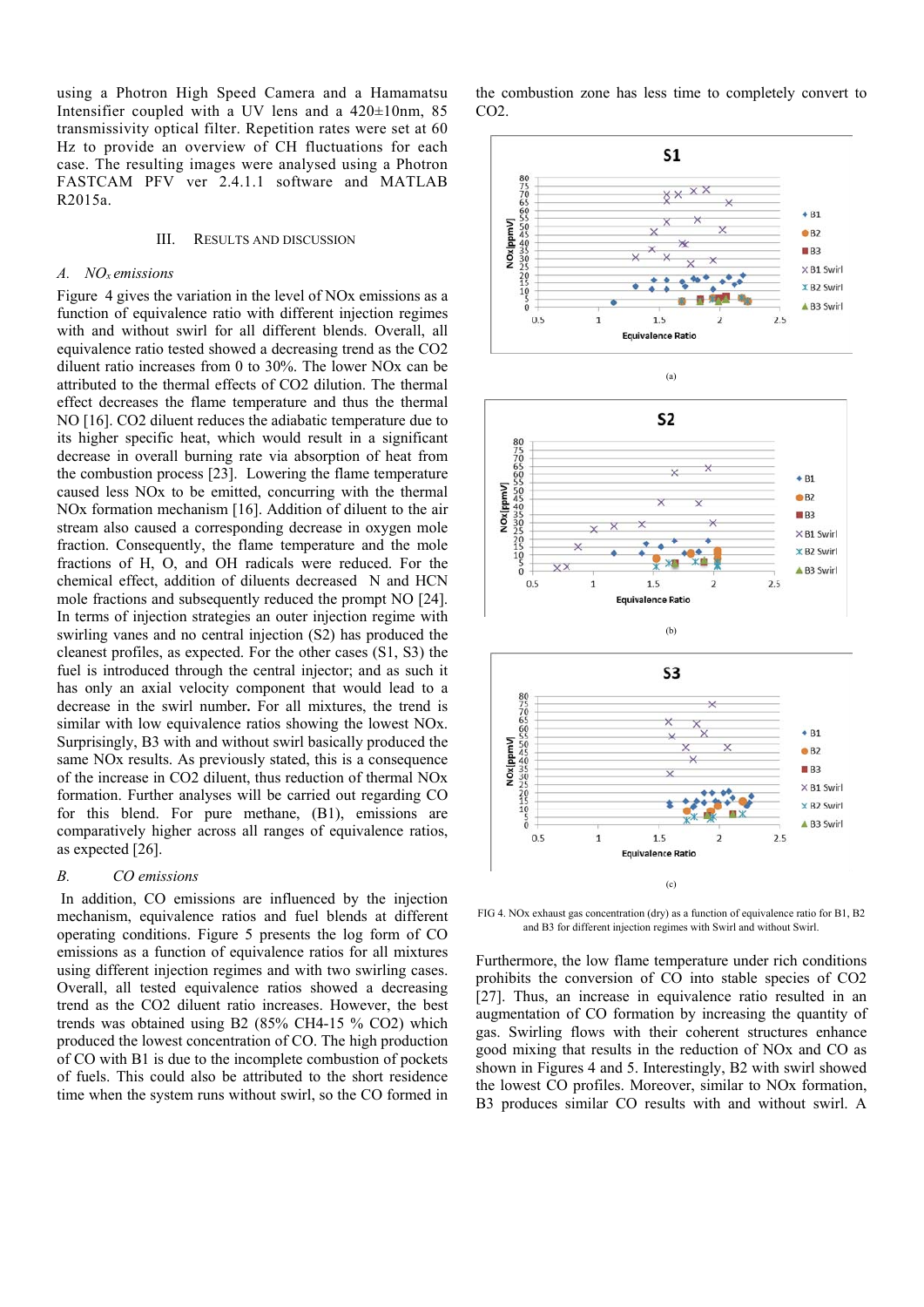slight increase of CO2 in the blend seems to be acting as a promoter of better combustion, reducing the competition of reacting species for oxygen. However, this phenomenon stops at higher CO2 concentrations which lead to combustion only at the tip of the burner. The latter is confirmed by the production of the same quantities of NOx (i.e. same temperature), low flame resistance (i.e. limited equivalence ratios in the rich region) and same CO emissions (i.e. combustion only in a small section of the combustion zone), all evidence that combustion takes place only at the tip of the burner outlet.









FIG 5. CO exhaust gas concentration (dry) as a function of equivalence ratio for B1, B2 and B3 for different injection regimes with Swirl and without Swirl.

# *C. Heat release*

Heat release fluctuations in the aforementioned operating conditions were also examined. Figure 6 shows gain (CH)'/(CH) as a function of time for B1, B2 and B3 for all different injection regimes with and without swirl. Different equivalence ratios were used. Comparison between blends was performed to observe the progression of CH radicals at different conditions. Results clearly showed a large gain for B1-S1 and B1-S3, likely a consequence of poor mixing and high reactivity compared to the blends.









(c)

FIG 6. Gain as a function of time for B1, B2 and B3 for different injection regimes with Swirl and without Swirl (a- $\Phi$ =1.8, b- $\Phi$ =1.6, c- $\Phi$ =1.9).